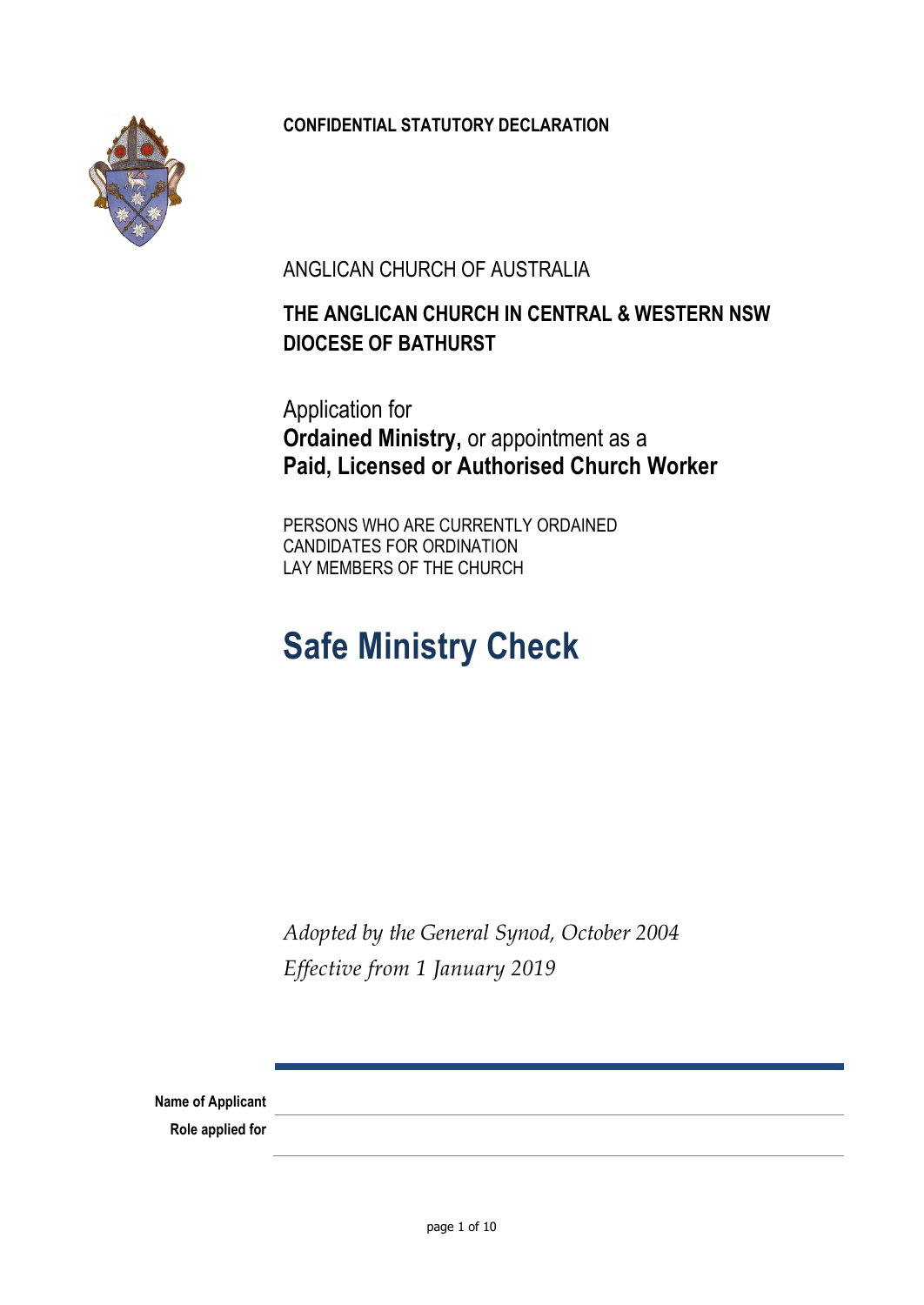# **1 The Safe Ministry Check**

| To the Applicant           | The Anglican Church of Australia has established standards of conduct for clergy and church<br>workers to maintain a safe and healthy ministry environment.                                                                                                                                                                                                                                                         |
|----------------------------|---------------------------------------------------------------------------------------------------------------------------------------------------------------------------------------------------------------------------------------------------------------------------------------------------------------------------------------------------------------------------------------------------------------------|
|                            | Our commitment to these standards requires that we conduct background referencing for all<br>persons who intend to engage in ordained and lay ministry in Australia. This request for<br>information is being made to comply with Anglican Church of Australia policies, and<br>not because we have any reason to believe that any applicant has in fact engaged in<br>inappropriate conduct.                       |
|                            | As part of our screening process, we request you to answer a series of questions which are, of<br>necessity, intimate in nature. If you do not understand the question or would like to discuss<br>your answer further, please feel free to call Rev Canon Tim Fogo, the Diocesan MDO, on 02<br>6332 4606.                                                                                                          |
| <b>Completing the form</b> | 1. Before completing this document please read the diocesan policy for selection of ordination<br>candidates, clergy and paid church workers. You should also read Faithfulness in Service,<br>which includes the code of conduct for safe ministry to children. You can find Faithfulness in<br>Service on the General Synod website at<br>https://www.anglican.org.au/data/Safer_Ministry/1442_FIS-Consolidated_- |
|                            | November_2016_current_at_190918.pdf                                                                                                                                                                                                                                                                                                                                                                                 |
|                            | 2. The Safe Ministry Check takes the form of a Statutory Declaration. It is a criminal offence to<br>make a Statutory Declaration knowing it to be untrue in any material way.                                                                                                                                                                                                                                      |
|                            | 3. Complete all six sections.                                                                                                                                                                                                                                                                                                                                                                                       |
|                            | You must answer all questions. Where required, put a cross [X] in the appropriate box.                                                                                                                                                                                                                                                                                                                              |
|                            | If you answer 'Yes' to a question—and where there is insufficient room to complete a table—<br>please add additional information on a separate page and attach it to this form.                                                                                                                                                                                                                                     |
|                            | Please note:                                                                                                                                                                                                                                                                                                                                                                                                        |
|                            | a 'Yes' answer to a question will not automatically rule an applicant out of selection; and<br>٠<br>we do not interpret a 'Yes' answer to a question as a charge of professional misconduct.<br>The Diocese has a formal process for making such a charge.                                                                                                                                                          |
|                            | 4. Sign your initials at the bottom of every page. At the end of the form sign the declaration<br>and ensure that your signature is witnessed by a person authorised to witness a Statutory<br>Declaration.                                                                                                                                                                                                         |
| Submitting the form        | Make sure you attach copies of the following documents:                                                                                                                                                                                                                                                                                                                                                             |
|                            | <drafting all="" documents="" here="" list="" note:="" required.=""></drafting>                                                                                                                                                                                                                                                                                                                                     |
|                            | Please return this form in the enclosed, stamped, pre-addressed envelope directly to:                                                                                                                                                                                                                                                                                                                               |
|                            | The Anglican Diocese of Bathurst<br><b>Attention: The Ministry Development Officer</b><br><b>PO Box 23</b><br><b>Bathurst NSW 2795</b>                                                                                                                                                                                                                                                                              |
| <b>Privacy</b>             | This application is confidential.                                                                                                                                                                                                                                                                                                                                                                                   |
|                            | It will be kept secure in our confidential files, in accordance with the Privacy Act. Except as<br>may be required by law, or by church disciplinary procedures, the information you supply will<br>be used only for screening and disciplinary purposes. If required by law, the information you<br>supply will be made available to the applicable authority.                                                     |
| <b>Interview</b>           | If you are invited to an interview, please bring for sighting Proof of Identity two (2) documents,<br>one of which includes a recent photograph and one of which is either a Birth Certificate,<br>Passport or current Driver's Licence.                                                                                                                                                                            |
|                            |                                                                                                                                                                                                                                                                                                                                                                                                                     |

**OFFICE USE ONLY** □ ID sighted □ ID approved □ ID not approved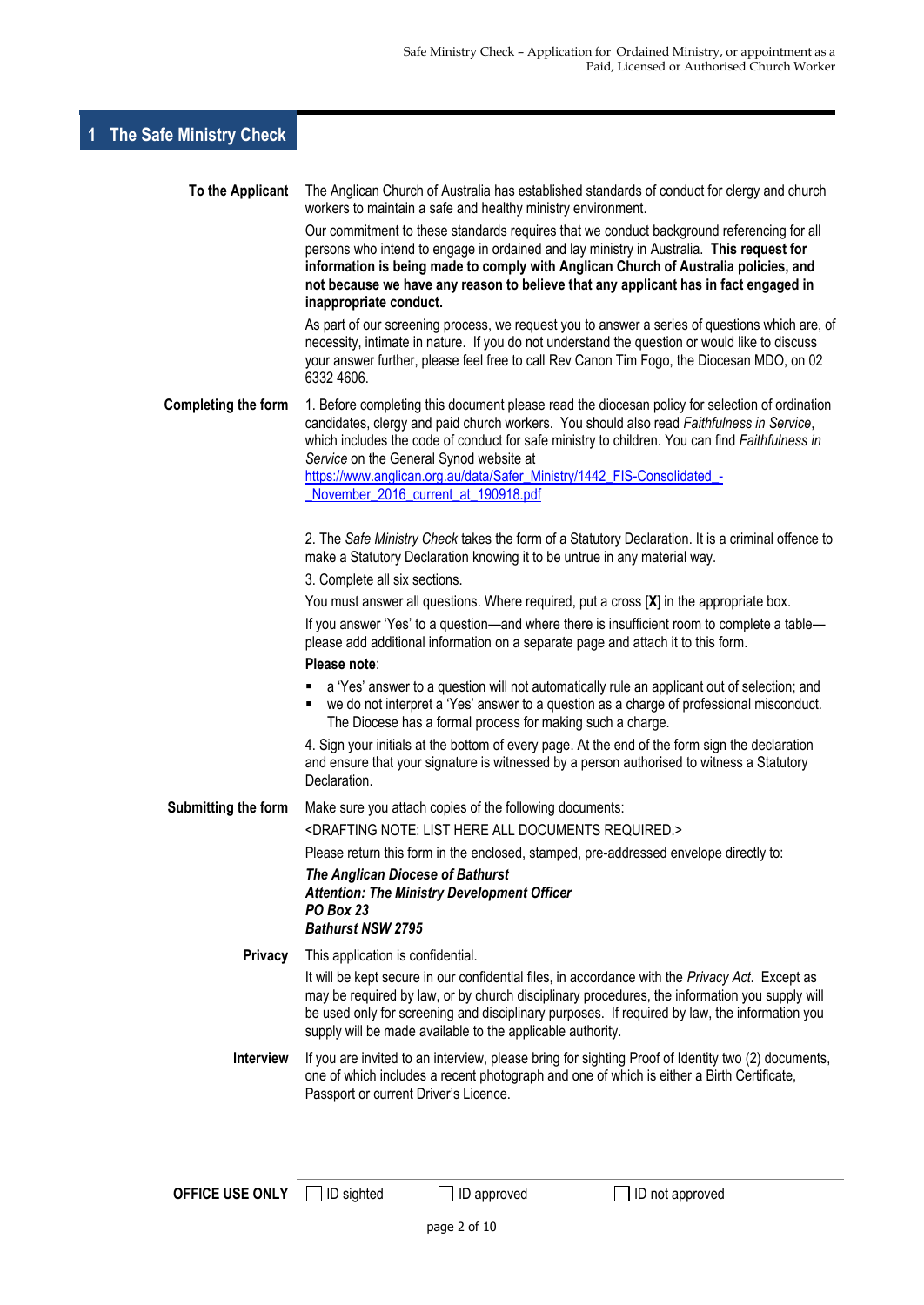# **2 The Applicant**

| <b>Personal details</b> | Title                             | $ \mathbf{x} $ Rev<br>Miss<br>Mr<br>Mrs<br>Ms<br>Other, specify                                                                                                                |  |  |  |
|-------------------------|-----------------------------------|--------------------------------------------------------------------------------------------------------------------------------------------------------------------------------|--|--|--|
|                         |                                   | First name(s) hghdgfhdfghfg                                                                                                                                                    |  |  |  |
|                         | Surname                           | fgsdfgsdfgsdfg                                                                                                                                                                 |  |  |  |
|                         | Date of birth (d/m/y)             | 122121                                                                                                                                                                         |  |  |  |
|                         | Gender                            | male $\boxed{\mathbf{x}}$ female                                                                                                                                               |  |  |  |
|                         | <b>Marital Status</b>             | Married                                                                                                                                                                        |  |  |  |
|                         | Current occupation Loser          |                                                                                                                                                                                |  |  |  |
| <b>Current address</b>  |                                   | Number, Street 81 Gilmour Street                                                                                                                                               |  |  |  |
|                         | Suburb/town, Postcode Kelso, 2795 |                                                                                                                                                                                |  |  |  |
|                         |                                   | State, Country NSW, Australia                                                                                                                                                  |  |  |  |
| <b>Previous address</b> |                                   | Have you ever been a resident in any other Australian State or Territory, or in another country?<br>7 No<br>$X$ Yes Please list all previous addresses, the most recent first. |  |  |  |
|                         |                                   |                                                                                                                                                                                |  |  |  |
|                         | <b>Address</b>                    | From (m/y)<br>To $(m/y)$                                                                                                                                                       |  |  |  |
|                         |                                   |                                                                                                                                                                                |  |  |  |
|                         |                                   |                                                                                                                                                                                |  |  |  |
|                         |                                   |                                                                                                                                                                                |  |  |  |
|                         |                                   |                                                                                                                                                                                |  |  |  |
|                         |                                   |                                                                                                                                                                                |  |  |  |
|                         |                                   |                                                                                                                                                                                |  |  |  |
| <b>Contact details</b>  | Home phone 6332                   |                                                                                                                                                                                |  |  |  |
|                         | Work phone                        | 63324606                                                                                                                                                                       |  |  |  |
|                         |                                   | Mobile phone 0418556007                                                                                                                                                        |  |  |  |

#### **2.1 Record of Ordination/Consecration**

Have you ever been ordained as a deacon or a priest, or consecrated as a bishop? No Go to 2.2  $\boxed{\mathbf{X}}$  Yes Please provide details below.

|                       | <b>Diocese</b> | <b>Date</b> |
|-----------------------|----------------|-------------|
| Ordained as Deacon    |                |             |
| Ordained as Priest    |                |             |
| Consecrated as Bishop |                |             |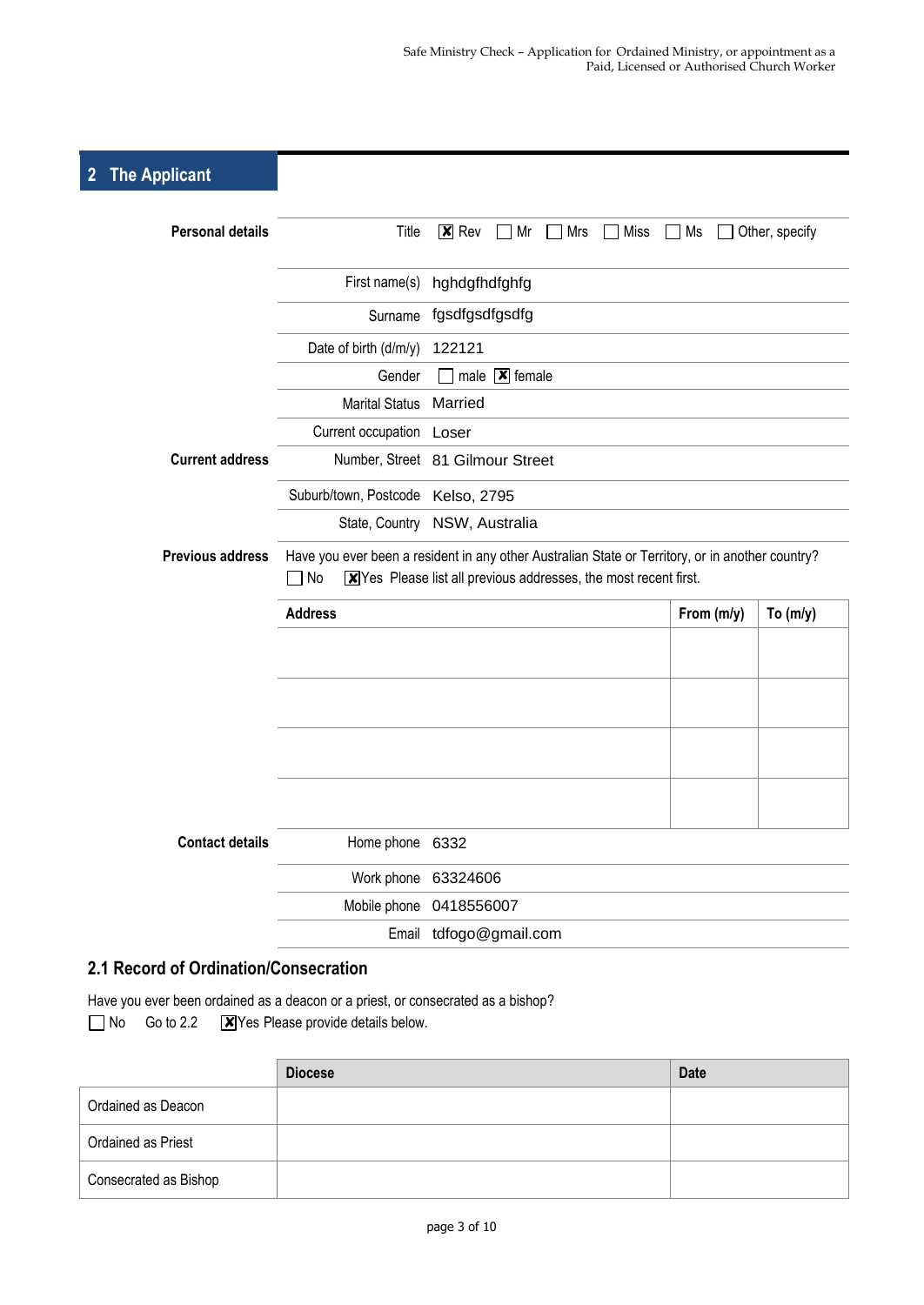#### **2.2 Record of Bishop's Licences or Authorities**

| Have you previously held a Bishop's Licence or Authority?<br>Go to $2.3$ $\Box$ Yes Please provide details below, the most recent first.<br>$\Box$ No |                |               |            |            |
|-------------------------------------------------------------------------------------------------------------------------------------------------------|----------------|---------------|------------|------------|
| <b>Position</b>                                                                                                                                       | <b>Diocese</b> | <b>Bishop</b> | From (m/y) | To $(m/y)$ |
|                                                                                                                                                       |                |               |            |            |
|                                                                                                                                                       |                |               |            |            |
|                                                                                                                                                       |                |               |            |            |
|                                                                                                                                                       |                |               |            |            |
|                                                                                                                                                       |                |               |            |            |

#### **2.3 Record of Christian Church Membership and Christian Ministry**

Complete the table below regarding any church you have attended regularly during your adult life, excluding positions detailed above. List the most recent first.

| Church                      | Location | Role | From (m/y) | To $(m/y)$ |
|-----------------------------|----------|------|------------|------------|
|                             |          |      |            |            |
| Snr Minister or equivalent: |          |      |            |            |
|                             |          |      |            |            |
| Snr Minister or equivalent: |          |      |            |            |
|                             |          |      |            |            |
| Snr Minister or equivalent: |          |      |            |            |
|                             |          |      |            |            |
| Snr Minister or equivalent: |          |      |            |            |
|                             |          |      |            |            |
| Snr Minister or equivalent: |          |      |            |            |
|                             |          |      |            |            |
| Snr Minister or equivalent: |          |      |            |            |

#### **2.4 Record of past employment**

| Please provide your employment history below, with the most recent first. |          |                         |            |            |
|---------------------------------------------------------------------------|----------|-------------------------|------------|------------|
| <b>Employer</b>                                                           | Location | <b>Position or Role</b> | From (m/y) | To $(m/y)$ |
|                                                                           |          |                         |            |            |
|                                                                           |          |                         |            |            |
|                                                                           |          |                         |            |            |
|                                                                           |          |                         |            |            |
|                                                                           |          |                         |            |            |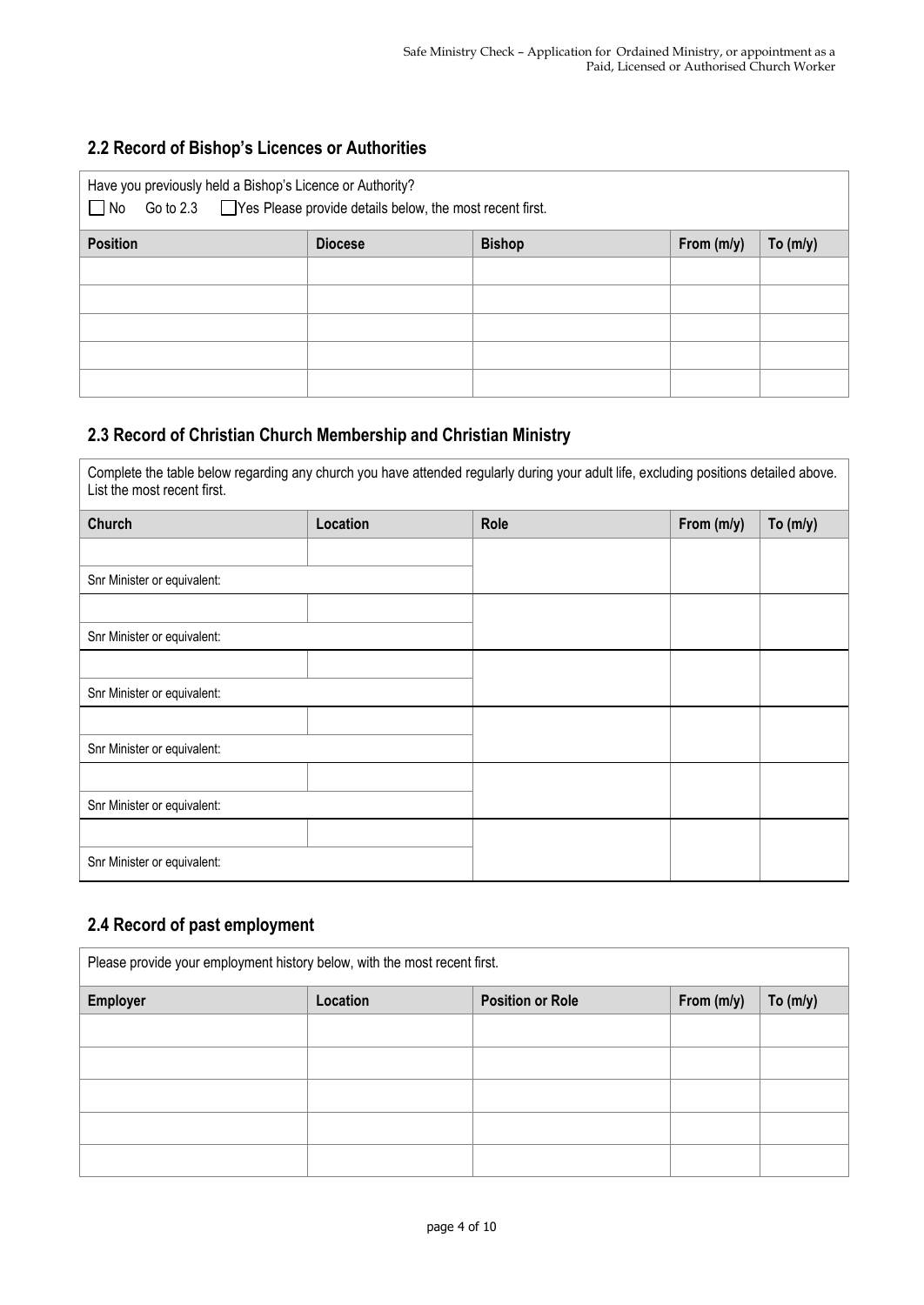#### **3 Suitability for ministry**

Please answer the questions below by putting a cross [**X**] in the appropriate box.

- Some questions have words set in **bold print**. These words or phrases are defined under 'Key Terms' in *Faithfulness in Service.*
- Throughout this document charged\* or charges\* indicates allegations made in writing and known to you OR allegations made to a court, disciplinary tribunal or employer in Australia or in any other country.
- If the answer to any of the following questions is 'Yes', please provide relevant information regarding your response and indicate the current status of the issue(s) if any. You should attach a separate page to this form with this additional information, clearly indicating the question number to which it applies. Remember that a 'yes' answer will not automatically rule you out of selection.

#### **3.1 Identity**

| a) Have you ever, since the age of eighteen, been known by any name(s) other than the one given | $\overline{\mathbf{x}}$ No | $\bigcap$ Yes |
|-------------------------------------------------------------------------------------------------|----------------------------|---------------|
| above?                                                                                          |                            |               |

#### **3.2 Health and social issues**

| a) | Do you have any health condition(s), which may affect your work with children or young persons?                      | l No  | Yes |
|----|----------------------------------------------------------------------------------------------------------------------|-------|-----|
| b) | Do you have a history of alcohol abuse?                                                                              | l No  | Yes |
| C) | Do you have a history of substance abuse including prescription, over-the-counter, recreational or<br>illegal drugs? | l INo | Yes |
| d) | Do you have a history of problem gambling?                                                                           | - No  | Yes |

#### **3.3 Criminal and other offences**

| a) | Have you ever been charged* with a criminal offence? Getting a parking or speeding fine is not a<br>criminal offence.                                                                   | – I No | Yes |
|----|-----------------------------------------------------------------------------------------------------------------------------------------------------------------------------------------|--------|-----|
| b) | Have you ever been convicted of a criminal offence in Australia or in any other country? Getting a<br>parking or speeding fine is not a criminal offence.                               | - I No | Yes |
| C) | This question relates to action before a licensing board, professional association, community<br>association, sports club, employer, educational institution, church or any other body. |        |     |
|    | Has disciplinary action of any sort ever been taken against you?                                                                                                                        | – I No | Yes |
|    | Have there been charges* against you to the above named bodies that did not result in<br>Ïİ.<br>discipline?                                                                             | – No   | Yes |
|    | Are there charges* pending against you before any of the above-named bodies?<br>iii.                                                                                                    | No     | Yes |
| d) | Have you ever been charged* with any offence related to cruelty to animals?                                                                                                             | No     | Yes |
| e) | Have you ever been charged* with a traffic offence which required you to attend court?                                                                                                  | No     | Yes |

#### **3.4 Licences**

| a) | Has your licence to drive a motor vehicle ever been revoked or suspended? | No. | Yes |
|----|---------------------------------------------------------------------------|-----|-----|
| b) | Have you ever had a licence to own firearms refused or revoked?           | No. | Yes |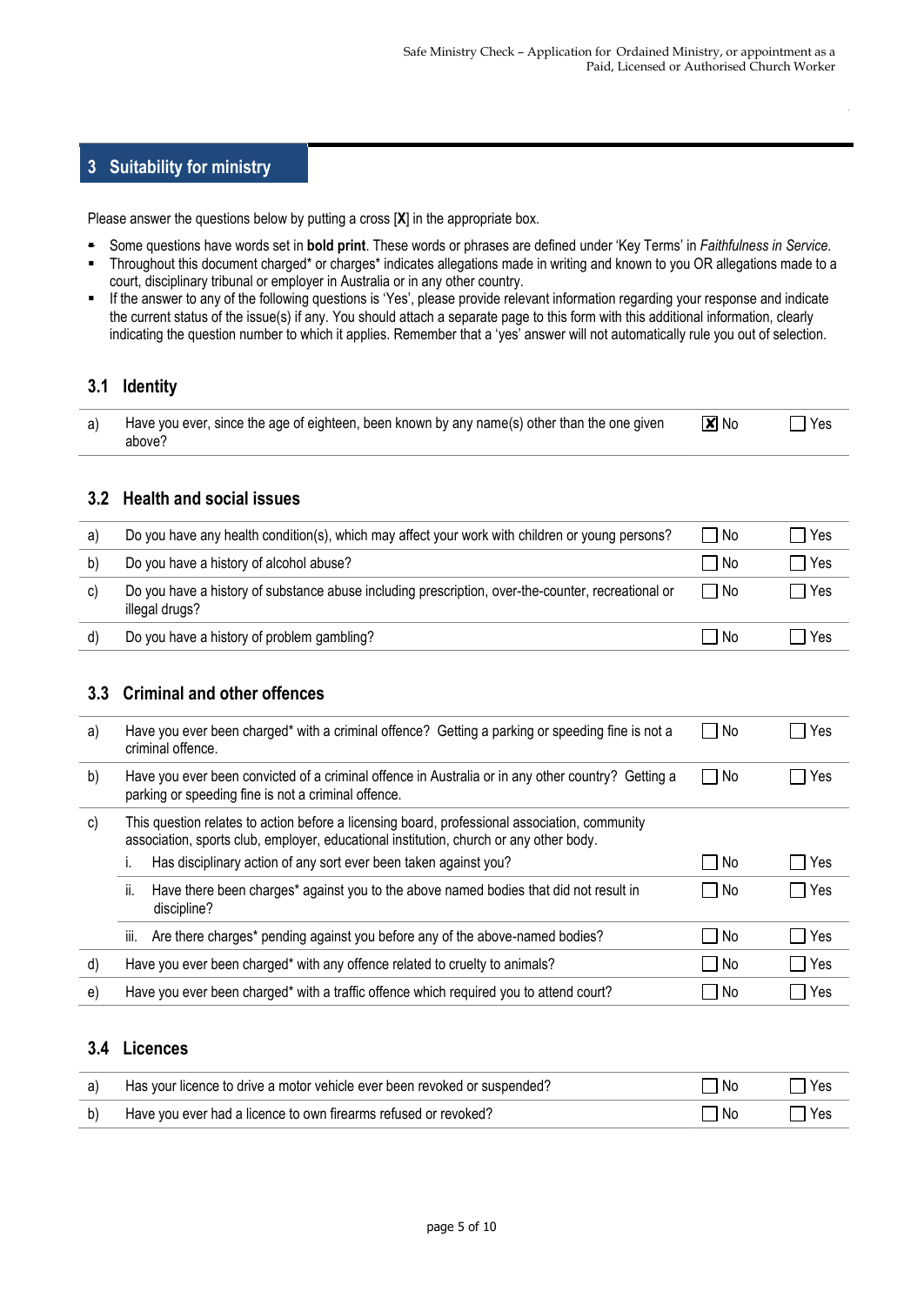## **3.5 Employment and professional conduct**

| a) | Have you ever been asked to resign or been terminated by a training program, employer or church<br>body?                                                                         | l No   | $x$ Yes      |
|----|----------------------------------------------------------------------------------------------------------------------------------------------------------------------------------|--------|--------------|
| b) | Have you ever had a civil suit brought against you arising out of alleged professional misconduct,<br>or is any such suit pending?                                               | l No   | <b>X</b> Yes |
| C) | Have you ever had professional indemnity insurance declined, suspended or revoked for any<br>reason?                                                                             | l No   | <b>X</b> Yes |
| d) | Have you ever done anything that is likely to affect adversely your reputation or character or that<br>might affect your fitness to hold a licence or authority from the bishop? | - I No | <b>X</b> Yes |

## **3.6 Financial matters**

| a) | Have you ever been charged* with misappropriating funds, or otherwise breaching fiduciary duties<br>in any capacity?                                                                                                                                        | No.  | IXI Yes                     |
|----|-------------------------------------------------------------------------------------------------------------------------------------------------------------------------------------------------------------------------------------------------------------|------|-----------------------------|
| b) | Have you ever been charged* with an offence under the taxation laws?                                                                                                                                                                                        | l No | I <b>x</b> I Yes            |
| C) | Have you ever had an order made against you or entered into a composition with creditors or an<br>assignment for the benefit of creditors under the Bankruptcy Act or have you ever had an order<br>made against you under any Act regulating corporations? | □ No | $\overline{\mathsf{x}}$ Yes |

#### **3.7 Abusive conduct**

| a) | Have you ever had an apprehended violence order, order for protection or the like issued against<br>you as a result of allegations of violence, abuse, likely harm, harassment or stalking?                                                                                                                                                                                                                                             | No        | $\overline{\mathsf{x}}$ Yes |
|----|-----------------------------------------------------------------------------------------------------------------------------------------------------------------------------------------------------------------------------------------------------------------------------------------------------------------------------------------------------------------------------------------------------------------------------------------|-----------|-----------------------------|
| b) | Have you ever been charged* with verbal or physical harassment?                                                                                                                                                                                                                                                                                                                                                                         | No        | $\overline{\mathbf{x}}$ Yes |
| c) | Have you ever done anything in the past or present that may result in allegations being made<br>against you of bullying or any form of harassment of adults?                                                                                                                                                                                                                                                                            | No        | $X$ Yes                     |
| d) | Has a child or dependent young person in your care (as a parent or in any other capacity) ever<br>been removed from your care, or been the subject of a risk assessment by the authorities?                                                                                                                                                                                                                                             | $\Box$ No | $\overline{\mathsf{x}}$ Yes |
| e) | Have you ever been charged* with the production, sale or distribution of, or illegal access to child<br>exploitation material?                                                                                                                                                                                                                                                                                                          | $\Box$ No | $\boxed{\mathsf{x}}$ Yes    |
| f) | Have you done anything in the past or present that may result in allegations being made against<br>you of child abuse?                                                                                                                                                                                                                                                                                                                  | No        | $\overline{\mathbf{x}}$ Yes |
|    | 'Child abuse' means:                                                                                                                                                                                                                                                                                                                                                                                                                    |           |                             |
|    | the following conduct in relation to a child:<br>bullying; emotional abuse; harassment; neglect; physical abuse; sexual abuse;<br>spiritual abuse; grooming; or<br>the failure without reasonable excuse to comply with the laws of the Commonwealth, a<br>State or Territory requiring the reporting of child abuse to the police or other authority; or<br>the possession, production or distribution of child exploitation material. |           |                             |
|    | The context of the conduct includes personally, virtually or by any electronic means.                                                                                                                                                                                                                                                                                                                                                   |           |                             |
| g) | Have you ever had permission to undertake paid or voluntary work with children refused,<br>suspended or withdrawn in Australia or any other country?                                                                                                                                                                                                                                                                                    | No        | $\overline{\mathbf{x}}$ Yes |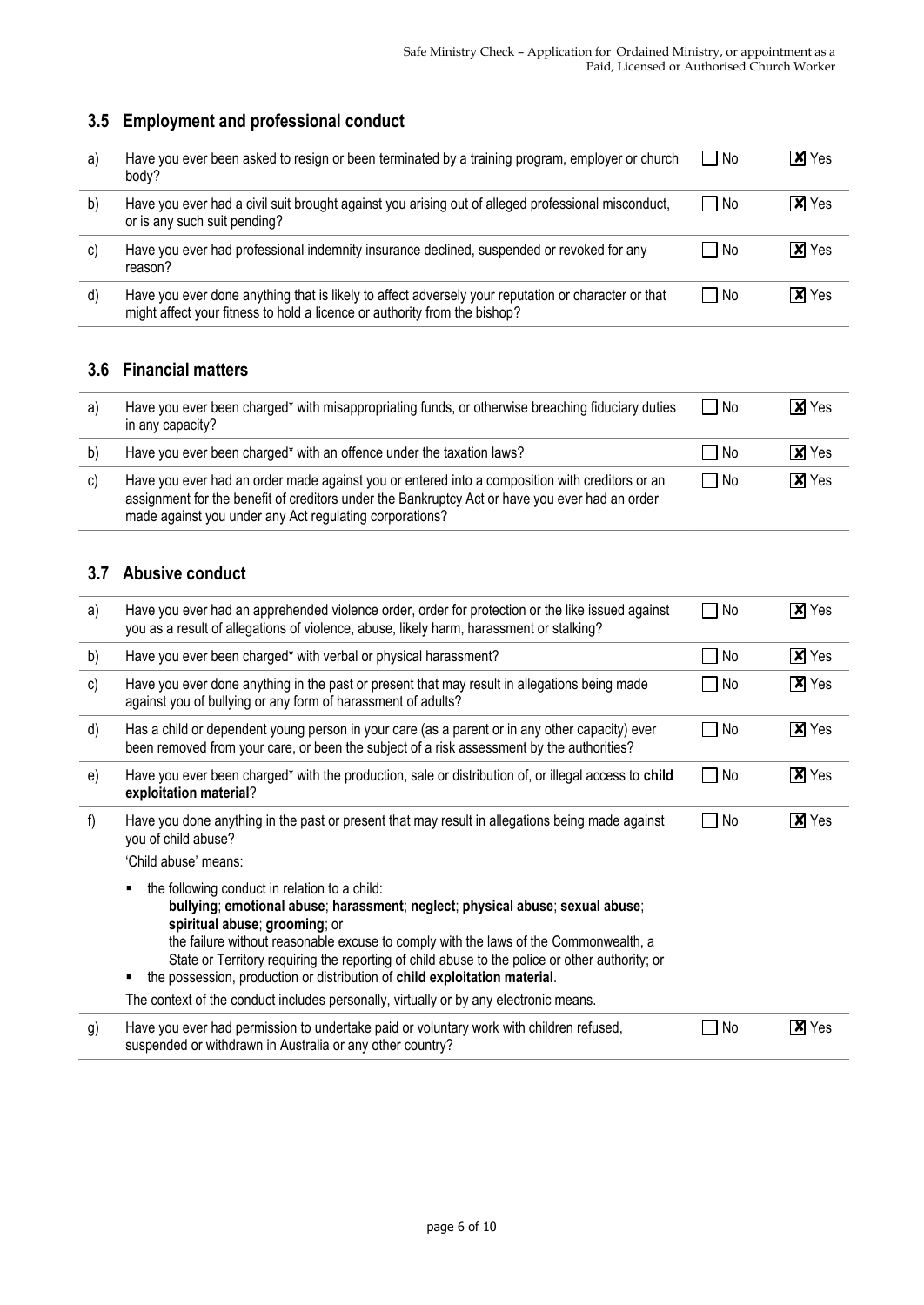## **3.8 Sexual conduct and misconduct**

| a) | Have you ever been charged* with having engaged in sexual conduct or attempted sexual conduct<br>with a person with whom you had a pastoral or professional relationship (e.g. a parishioner, a<br>client, a patient, an employee, a student, a subordinate)?                    | $\boxed{\mathbf{X}}$ No    | Yes            |
|----|----------------------------------------------------------------------------------------------------------------------------------------------------------------------------------------------------------------------------------------------------------------------------------|----------------------------|----------------|
|    | 'Sexual conduct' includes sexually motivated touch and conversation through to sexual intercourse<br>of any kind. The context of the conduct includes personally, virtually or by any electronic means.                                                                          |                            |                |
| b) | Have you ever been charged* with having engaged in sexual conduct with persons under the legal<br>age of consent?                                                                                                                                                                | $\boxed{\mathbf{X}}$ No    | Yes            |
| c) | Have you ever been charged* with an offence related to sexual misconduct?<br>'Sexual misconduct' includes:                                                                                                                                                                       | $\overline{\mathbf{x}}$ No | Yes            |
|    | abuse of power or role for sexual purposes<br>sexual conduct with a person under the age of consent or<br>with an adult not competent to give consent<br>sexual assault (e.g. rape)<br>soliciting for sexual purposes.                                                           |                            |                |
| d) | Have you ever been charged* with an offence related to sexual harassment?                                                                                                                                                                                                        | No                         | $\chi$ Yes     |
| e) | Have you ever engaged in any of the following conduct, even though never having been charged*?<br>sexual contact with a parishioner, client, patient, student, employee or subordinate (other than<br>with your spouse)<br>sexual contact with a person under the age of consent | $\Box$ No                  | $\sqrt{x}$ Yes |
|    | illegal use, production, sale or distribution of child exploitation material<br>. I STIM SE TOS SO STEVIO DO TOS INTERNACIONAL DE SOCIALIZACIONE DE LA CONTRADICACIÓN DE LA CARDINALE DE LA CA                                                                                   |                            |                |

■ conduct likely to cause harm to a child or young person, or to put them at risk of harm.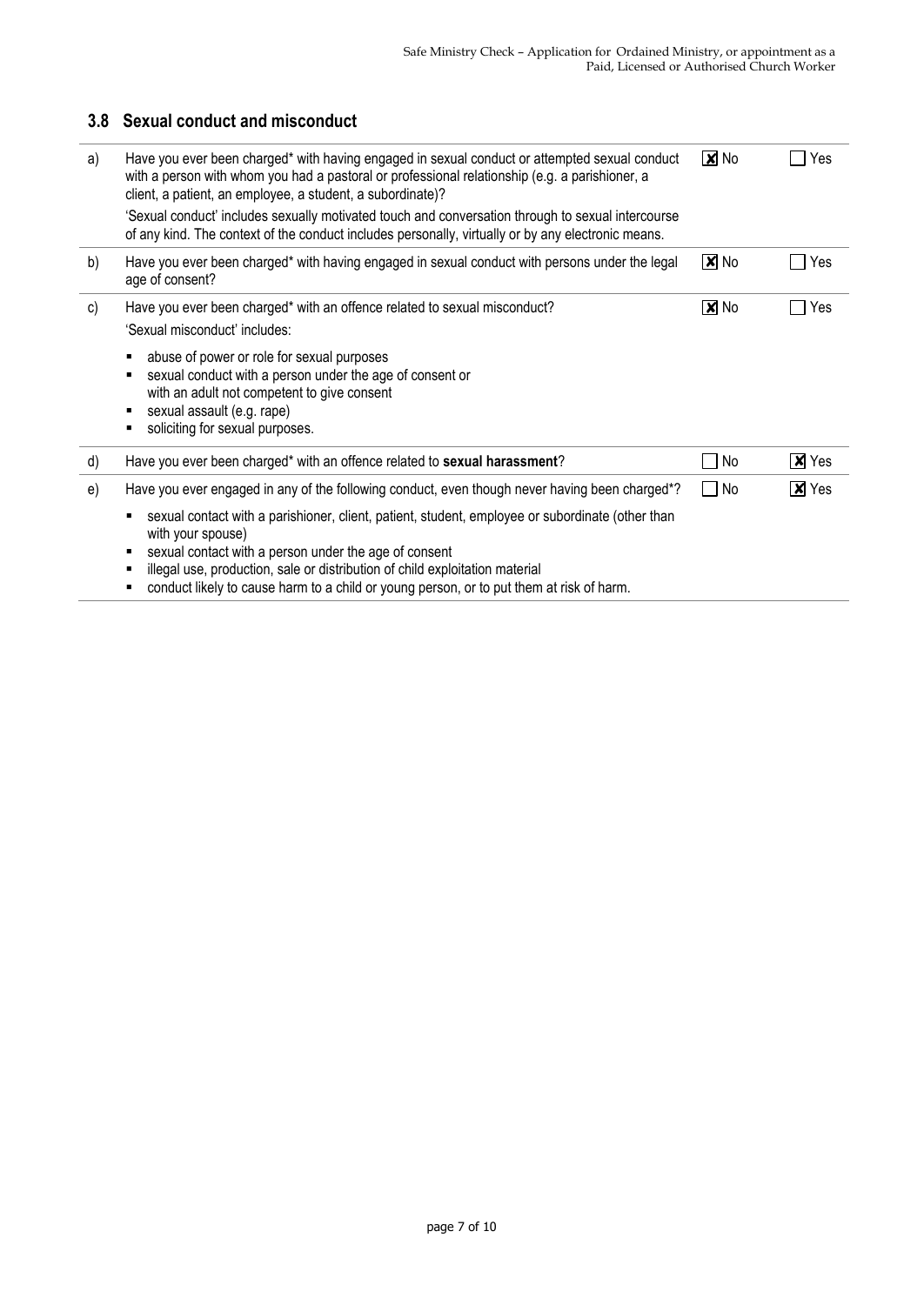#### **4 Character References**

Please provide details below of three (3) referees.

Referees must be over eighteen years of age and be able to give a report on your good character and suitability for ministry among children and young people. They must NOT be a relative, close friend or a member of the Selection panel. If you have lived in another state or country, please include a referee from your last parish or placement in that state and/or country.

| <b>REFEREE 1</b>                                      |                       |                                                                                         |  |  |  |  |
|-------------------------------------------------------|-----------------------|-----------------------------------------------------------------------------------------|--|--|--|--|
| This person must be a                                 | Title                 | <b>X</b> Rev <b>X</b> Mr <b>X</b> Mrs <b>X</b> Miss <b>X</b> Ms <b>X</b> Other, specify |  |  |  |  |
| Senior Church Leader e.g.<br>rector, church warden,   | First name            | gfhfdghfgh                                                                              |  |  |  |  |
| elder                                                 | Surname               | dsfsafsdfsadfsdf                                                                        |  |  |  |  |
|                                                       | Number, Street        | sdfasdfsadfsdf                                                                          |  |  |  |  |
|                                                       | Suburb/Town, Postcode | sadfsadfsdfsdf                                                                          |  |  |  |  |
|                                                       | State, Country        | dsfasdf                                                                                 |  |  |  |  |
|                                                       | Home phone            | sdafsadfsadfsdf                                                                         |  |  |  |  |
|                                                       | Mobile phone          | sdfasdfsadfsdf                                                                          |  |  |  |  |
|                                                       | Email                 | dsfasfasfsafsadfsadff                                                                   |  |  |  |  |
| <b>REFEREE 2</b>                                      |                       |                                                                                         |  |  |  |  |
| This person must be a                                 | Title                 | Miss<br>Rev<br>Mr<br>Mrs<br>Ms<br>Other, specify                                        |  |  |  |  |
| current or former employer<br>or, if you have no work | First name            |                                                                                         |  |  |  |  |
| history, a current or former                          | Surname               |                                                                                         |  |  |  |  |
| teacher.                                              | Number, Street        |                                                                                         |  |  |  |  |
|                                                       | Suburb/Town, Postcode |                                                                                         |  |  |  |  |
|                                                       | State, Country        |                                                                                         |  |  |  |  |
|                                                       | Home phone            |                                                                                         |  |  |  |  |
|                                                       | Mobile phone          |                                                                                         |  |  |  |  |
|                                                       | Email                 | willbrowneyseen                                                                         |  |  |  |  |
| <b>REFEREE 3</b>                                      |                       |                                                                                         |  |  |  |  |
| This person must be                                   | Title                 | Rev<br>Miss<br>Mr<br>Mrs<br>Ms<br>Other, specify                                        |  |  |  |  |
| someone who knows you<br>well, having known you for   | First name            |                                                                                         |  |  |  |  |
| at least three years.                                 | Surname               |                                                                                         |  |  |  |  |
|                                                       | Number, Street        | $\equiv$                                                                                |  |  |  |  |
|                                                       | Suburb/Town, Postcode |                                                                                         |  |  |  |  |
|                                                       | State, Country        |                                                                                         |  |  |  |  |
|                                                       | Home phone            |                                                                                         |  |  |  |  |
|                                                       | Mobile phone          |                                                                                         |  |  |  |  |
|                                                       | Email                 |                                                                                         |  |  |  |  |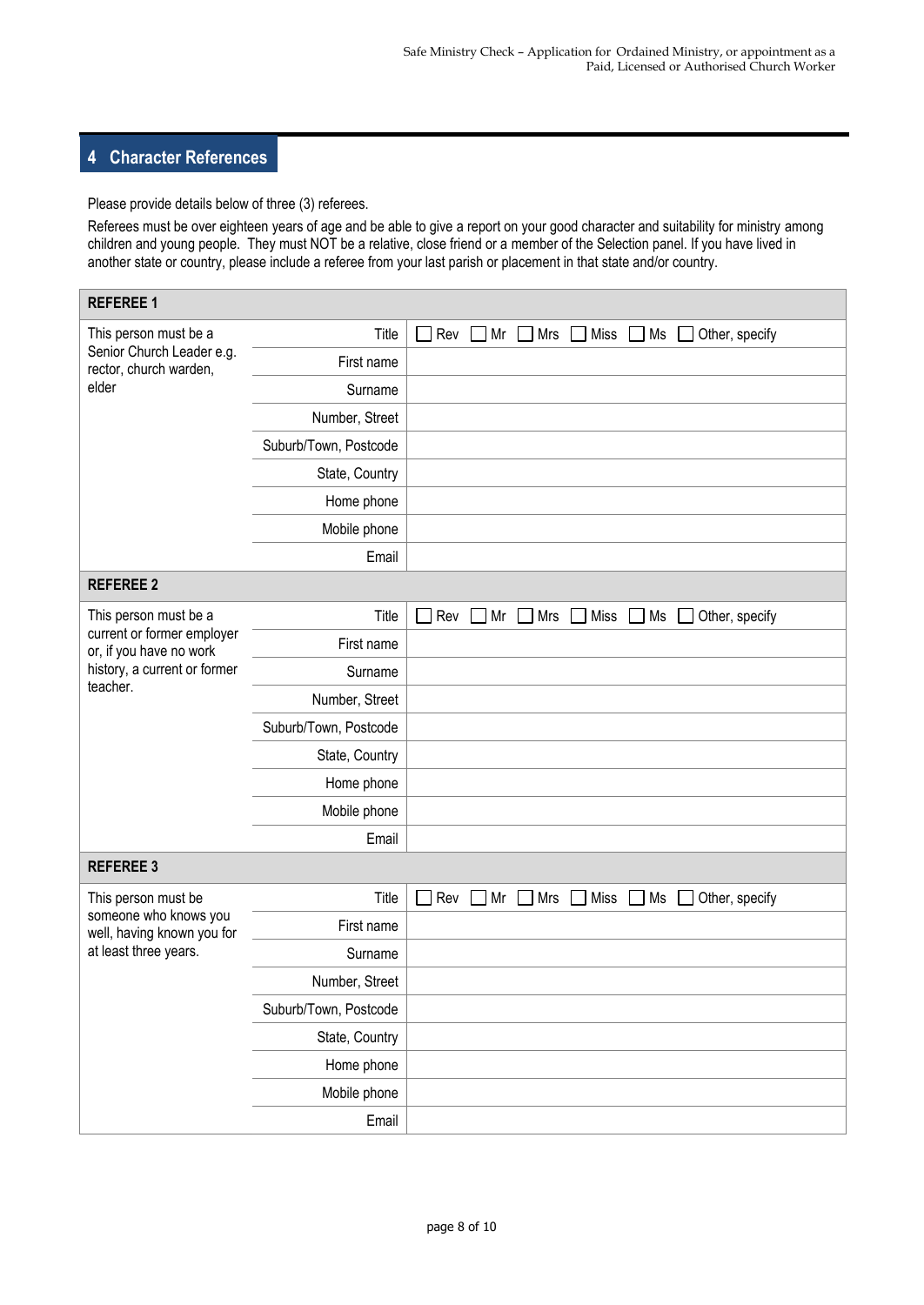| 5 | <b>Statements</b>                |                                                                                                                                                                                                                                                                                |
|---|----------------------------------|--------------------------------------------------------------------------------------------------------------------------------------------------------------------------------------------------------------------------------------------------------------------------------|
|   | <b>Authority for information</b> | I understand that it is the policy of the Anglican Church of Australia to ask:                                                                                                                                                                                                 |
|   |                                  | those who serve or have served as my bishop;<br>٠<br>churches I have regularly attended as an adult; and<br>my employers;                                                                                                                                                      |
|   |                                  | whether to the best of their knowledge I have engaged in specified conduct that is relevant to the<br>assessment of whether I am a suitable person to undertake ministry in the Church.                                                                                        |
|   |                                  | I have identified all positions in which I have held a bishop's licence or authority, all churches<br>which I have regularly attended as an adult and my employers. I hereby authorise the Anglican<br>Church and its delegates to contact and exchange information with them. |
|   |                                  | I further hereby authorise every one of those bishops, churches and employers to inform the<br>Anglican Church and its delegates of any knowledge they may have relevant to the assessment of<br>whether I am a suitable person for to undertake ministry in the Church.       |
|   |                                  | I hereby authorise my referees to answer the Referee's Screening Questionnaire and to provide<br>any information relevant to my application to you and your delegates.                                                                                                         |
|   | <b>Release from Liability</b>    | I hereby release from liability any person or organisation that provides information relevant to the<br>assessment of my suitability to undertake ministry in the Church.                                                                                                      |
|   |                                  | I also agree to release the Anglican Church and its delegates from any and all liability as it relates<br>to any investigation by them regarding the information contained in this application, or any action<br>by them as a result of such investigation.                    |
|   | Acknowledgement                  | I understand that any material misstatement in or omission from this questionnaire may render me<br>unfit to hold a particular or any office in the Church or to remain in employment in a Church body.                                                                        |
|   | Signature of applicant           |                                                                                                                                                                                                                                                                                |
|   | Name of applicant (print) Test   |                                                                                                                                                                                                                                                                                |
|   |                                  | Date 16th January 2020                                                                                                                                                                                                                                                         |